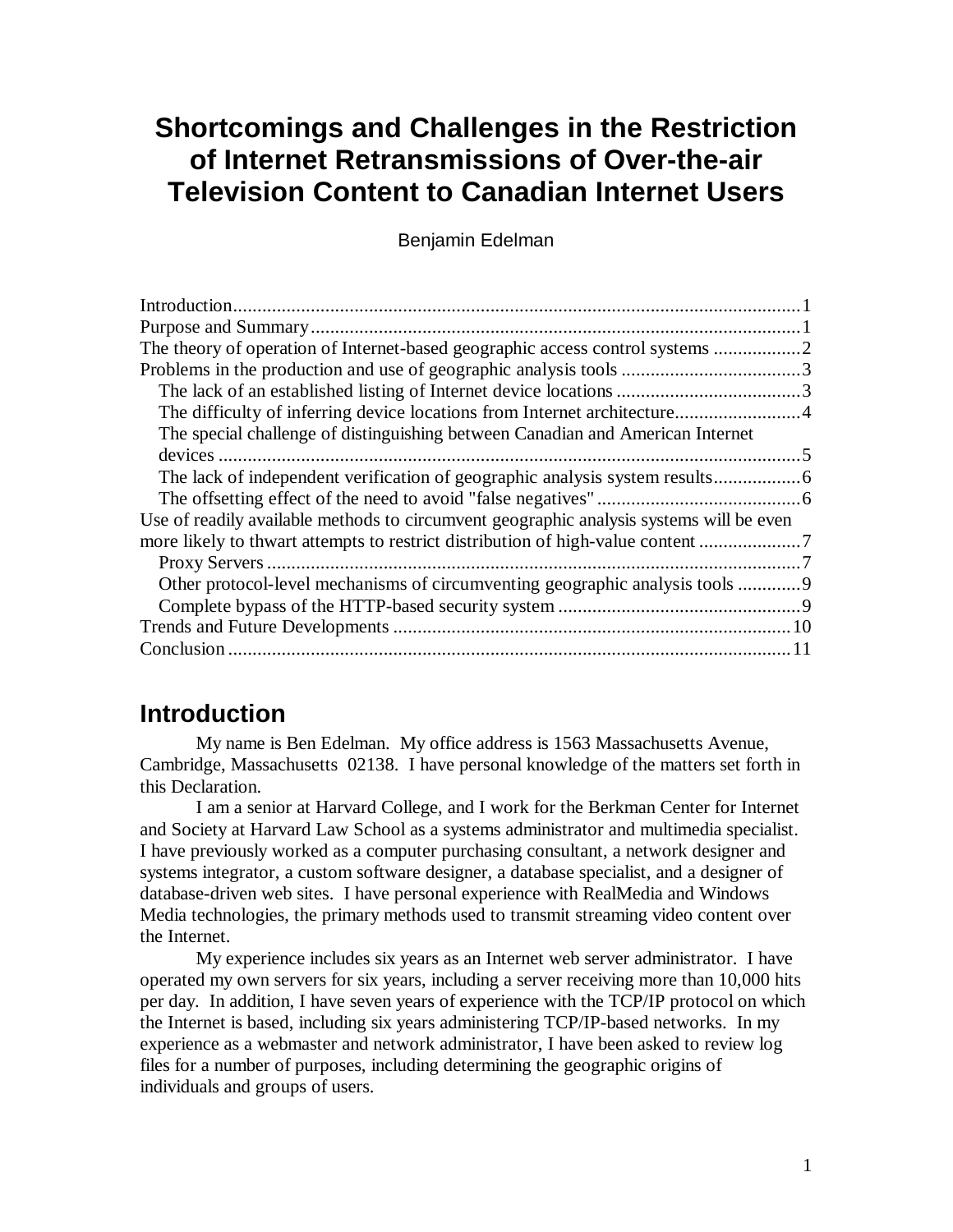In the course of my research at the Berkman Center for Internet & Society, and in the course of work performed for multiple clients, I have become familiar with automated systems that attempt to determine the location of an Internet user. In particular, I have reviewed the Digital Island Traceware technical documentation and have tested the Traceware system; I have reviewed the limited documentation available from bordercontrol.com and have tested the bordercontrol.com system; I have reviewed the Quova GeoPoint technical documentation. I am also generally familiar with DigitalEnvoy NetAcuity, InfoSplit OneToOne, and the RealMapping product line.

### **Purpose and Summary**

-

I have been asked by the National Association of Broadcasters to identify and describe limitations and challenges faced by Internet retransmitters of over-the-air television content in attempting to limit the transmission of such content to end users located within Canada.

I have conducted my analysis from the perspective that there will be numerous Internet users in the United States who desire to gain access to the retransmitted programming. Given the means available to Internet users today, there will be several ways in which they may gain access, including errors in geographic analysis systems and multiple means of bypassing such systems. Based on my knowledge of geography-based access systems, the purposes for which they have been used, and the means they employ to provide their services, it is my firm opinion that if over-the-air television programming is retransmitted over the Internet, users located in the United States will be able to gain access to the retransmitted programming.

## **The theory of operation of Internet-based geographic access control systems**

To the best of my knowledge, commercial Internet-based geographic analysis tools have been available since no later than 1999, and there are today at least half a dozen geographic analysis tools available for purchase or license. The underlying theory of operation of such systems is that they attempt to determine an Internet user's location from the user's Internet Protocol address ("IP address"), a numerical identifier associated with a device connected to the Internet. Geographic analysis tools make this determination by referring to a previously prepared database that purports to identify the location of the device. Providers of geographic analysis tools use a variety of inferential methods to prepare these lists based on indirect information about location, including inspecting domain names associated with IP addresses, monitoring of routes by which data travels across the Internet, and determining the designated administrator of IP addresses assigned to relevant portions of the Internet.<sup>1</sup> Historically, providers of geographic analysis tools have emphasized the use of their tools for demographic analysis, targeted content and advertising, native language content presentation, and product line segmentation. However, some providers of geographic analysis tools now

<sup>&</sup>lt;sup>1</sup> Digital Island Traceware Technical FAQ (<http://www.digitalisland.net/services/app\_serv/faqs.html>), Quova Geopoint Technical Overview White Paper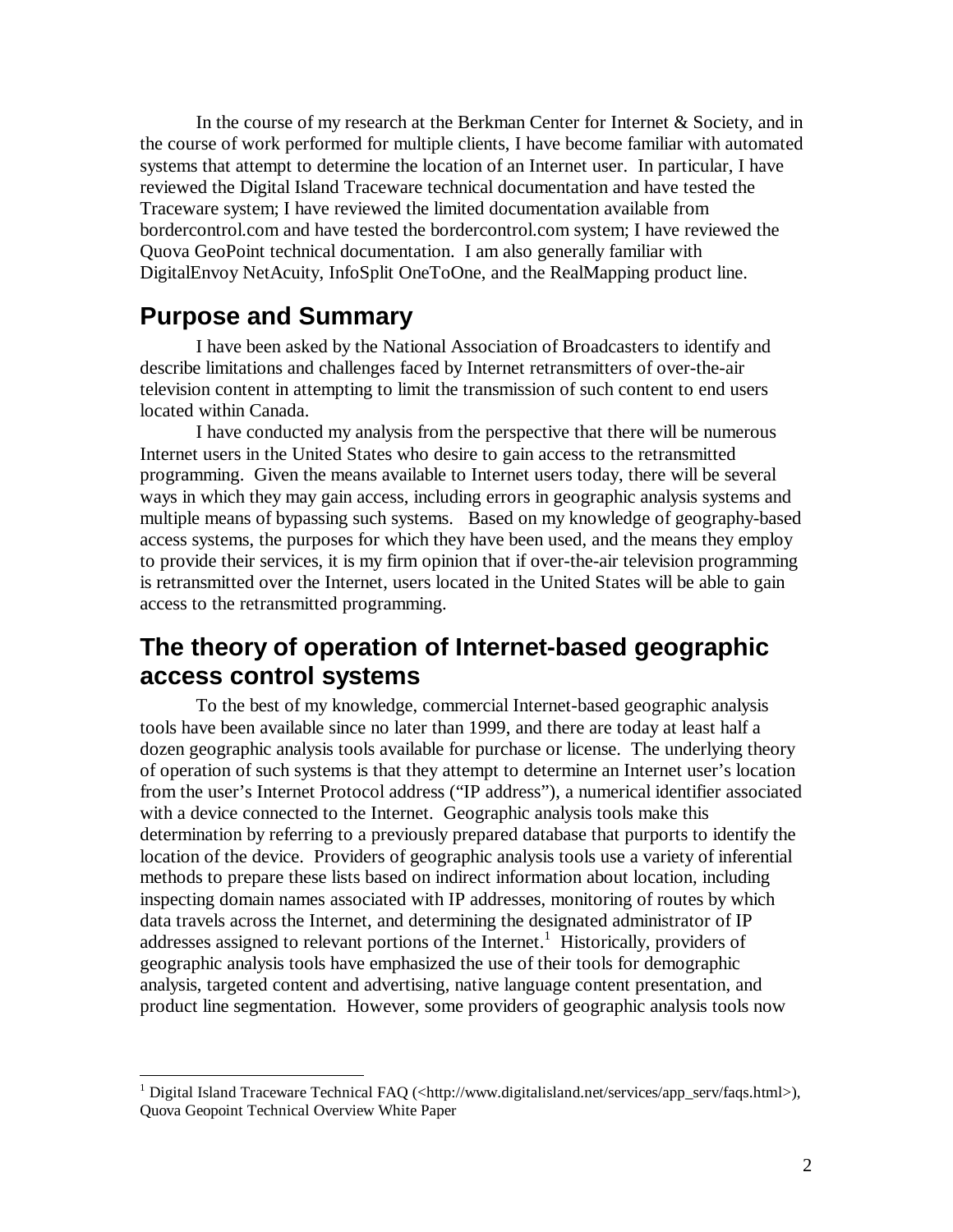suggest the use of such tools for the purpose of restricting content to users from particular geographic regions. 2

Based on the materials I have reviewed from Digital Island, bordercontrol, and Quova, it is my understanding that an Internet retransmitter using a geographic analysis tool would design its access control system roughly as follows: Users visit the retransmitter's web site seeking access to protected content, for which access is intended to be restricted to users within Canada. Upon receiving a request for access to such content, the retransmitter's web server passes information about the user's request (specifically, the user's apparent IP address) to a geographic analysis engine embodied in software code provided by the selected geographic analysis provider. The geographic analysis engine attempts to find this IP address in its database, and if it does, it reports back to the web server the country it has associated with this IP address.<sup>3</sup> If the reported country is in fact Canada, the retransmitter's web server provides a web page giving access to the requested webcast content; if the reported country is other than Canada or is unknown, the retransmitter's web server would refuse to provide such access.

## **Problems in the production and use of geographic analysis tools**

The design of geographic analysis tools makes the process of offering access only to Canadian users highly dependent on the accuracy of the underlying database of IP addresses and corresponding geographic locations. However, the production and use of such a database face significant challenges that make the process prone to significant errors and failures.

### **The lack of an established listing of Internet device locations**

Most seriously, there is no existing publicly-available centralized list documenting which specific IP addresses are associated with which specific physical locations. Regional Internet Registries ("RIRs")<sup>4</sup> maintain publicly-accessible records<sup>5</sup> of the administrator of each IP range that has been assigned for use by computers, servers, and other devices connected to the Internet. However, individual assignments made by these high-level RIRs are often huge; a single assignment might allocate tens or hundreds of thousands of IP addresses that are ultimately assigned to devices in multiple countries. Nonetheless, for each range of addresses, the RIRs ordinarily publish only a single geographic location, typically associated only with the primary administrative contact for the IP address range, and not necessarily associated with all or even the

<sup>&</sup>lt;sup>2</sup> Digital Island Traceware Technical FAQ (<http://www.digitalisland.net/services/app\_serv/faqs.html>), Digital Island Traceware Brochure (<http://www.digitalisland.net/common/pdf/traceware\_ds.pdf>), Quova GeoPoint API User Guide – Overview

<sup>&</sup>lt;sup>3</sup> Digital Island Traceware Technical FAQ (<http://www.digitalisland.net/services/app\_serv/faqs.html>), Quova GeoPoint API User Guide – Overview, Quova Geopoint Technical Overview White Paper, RealMapping Technology Architecture

<sup>&</sup>lt;sup>4</sup> Each Regional Internet Registry (or RIR) assigns IP addresses to entities located within its geographic area of the world. At this time, there are three recognized Regional Internet Registries, as documented on < http://www.aso.icann.org/rirs/>. The RIR responsible for Canada is also responsible for all of the Americas, Sub-Equatorial Africa and the Caribbean.

<sup>&</sup>lt;sup>5</sup> These publicly-accessible records are the so-called "IP-Whois system."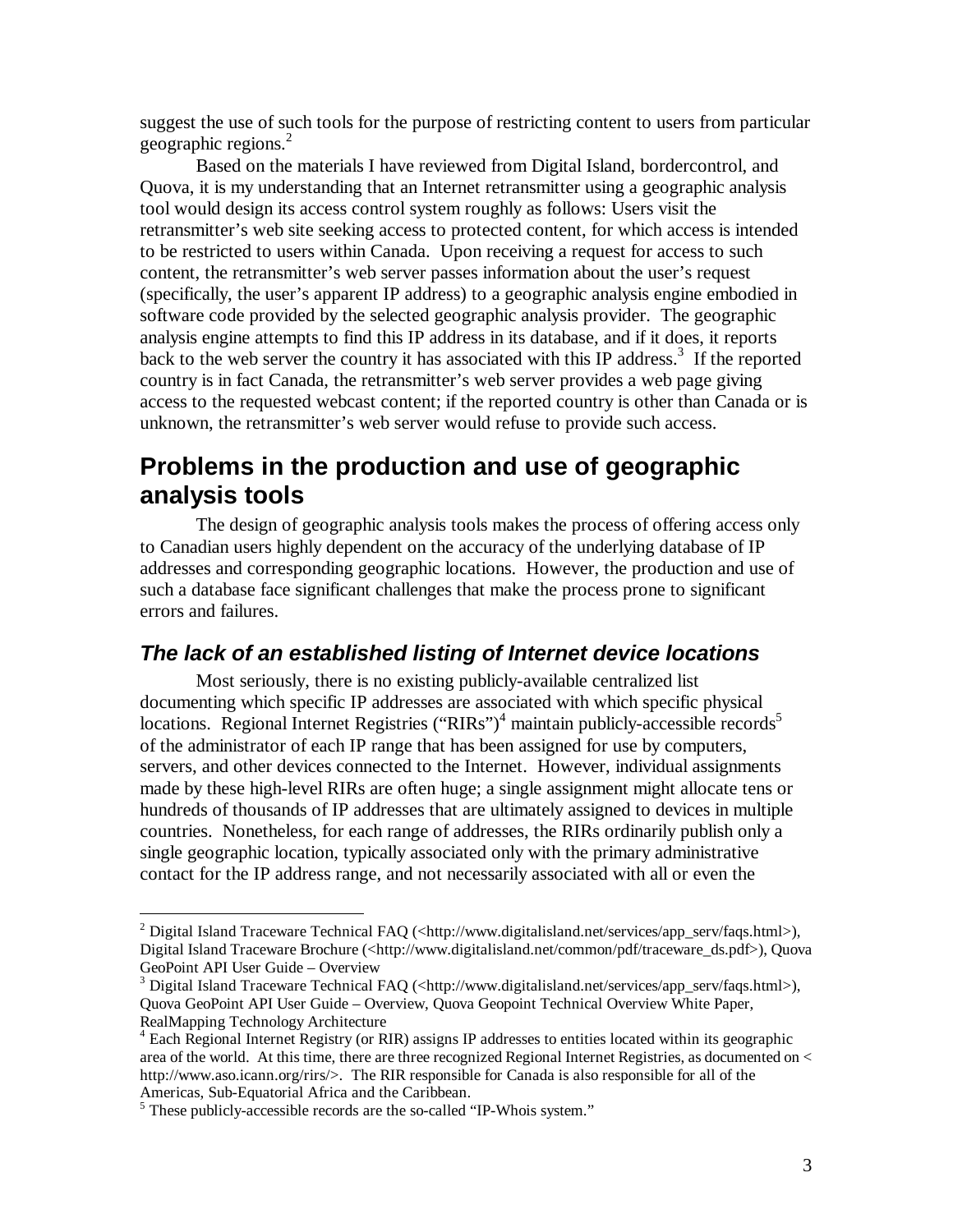majority of the devices using IP addresses within the range. Indeed, in the case of multicity Internet Service Providers 6 or multi-location companies, this information generally fails to identify the location of particular devices, since the RIR registration details address information for the ISP's or company's central headquarters, while the ISP's customers or company's users generally reside in many locations far beyond central headquarters. For example, if one were to seek to ascertain the location of an AOL user, publicly available information from RIRs would invariably point to Virginia, notwithstanding AOL's customers across the United States and beyond. Thus, using information from an RIR's publicly-available records about IP range registrations, it is not possible to draw a reliable inference about the location of a particular IP address.<sup>7</sup>

Country-code top-level domains (ccTLDs) in the Internet's Domain Name System (DNS) provide an alternative source of publicly-available information that might conceivably partially inform inferences about the geographic location of devices connected to the Internet. However, this data also entails numerous difficulties: While some ccTLDs enforce restrictions regarding who many register in their respective areas of the DNS, others allow open registrations by anyone. For example, the .TV and .MD ccTLDs openly encourage registrations by users located around the world. Even the Canadian .CA registry allows registration by non-Canadians: by associations with as many as 20% non-Canadian members, not to mention the Queen of England.<sup>8</sup> In addition, ccTLD registration policies change from time to time, are not always welldocumented, and are not always consistently enforced.

Furthermore, even restrictions on registration of second-level domains within ccTLDs are insufficient to cause ccTLDs to provide reliable geographic information. For ccTLD registration restrictions ordinarily apply only to the identity of the registrant of the domain name; the underlying DNS and HTTP servers actually used to distribute content within that domain may be located anywhere on the Internet. Finally, domain names are ordinarily associated only with servers, not with the computers and other Internetconnected devices ordinarily operated by end users; thus, the domain name system does not inform analysis of locations of devices other than servers. In short, then, while ccTLD information can partially inform some assessments of geographic location, such inferences are not reliable and are not likely to inform analysis about the devices used by many end users.

### **The difficulty of inferring device locations from Internet architecture**

 $\overline{a}$ 

Due to the shortcomings of publicly-available records regarding locations of IP assignments, geographic analysis providers also seek to use knowledge about the design and interconnections of Internet backbones to identify the location of a given Internet user. This method can sometimes partially inform attempts to draw inferences about the

<sup>&</sup>lt;sup>6</sup> Multi-city Internet Service Providers include market leader America Online, whose internal network policies and use of proxy servers make its network especially misleading to geographic analysis tools seeking to determine the location of users' machines.

<sup>7</sup> Digital Island Traceware Technical FAQ (<http://www.digitalisland.net/services/app\_serv/faqs.html>) 8 http://www.cira.ca/official-doc/47.RPPG\_00006EN.txt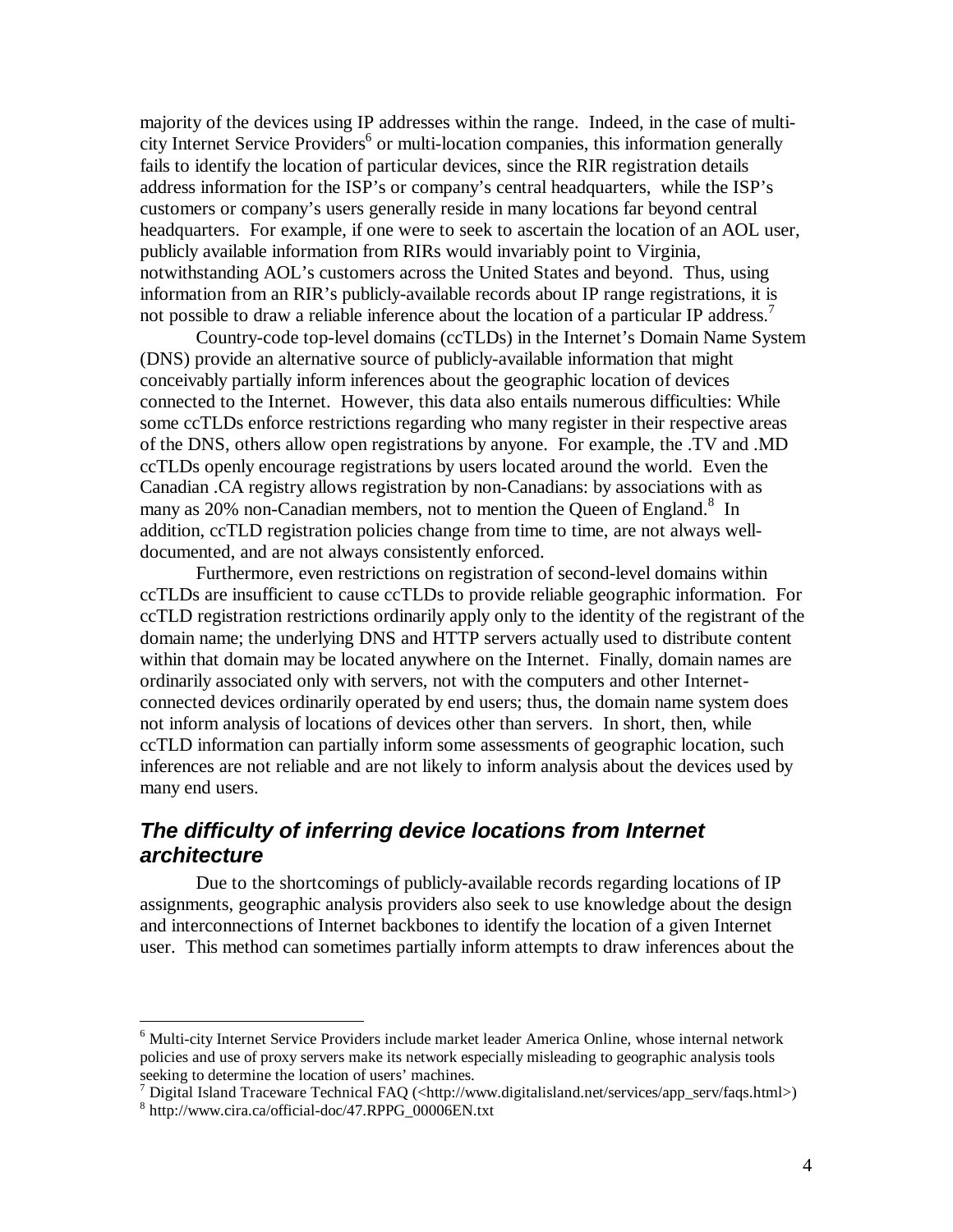geographic location of particular IP addresses, 9 but such an approach is difficult and is likely to be unreliable in many instances.

One might try to infer the location of an IP address based on the segment of Internet backbone or interchange with which it appears to be associated. However, naming conventions of Internet backbone and interchange infrastructure, which could provide clues, are not widely standardized, reducing the ability of an automated system to draw inferences about the location of a device based on its name.

Alternatively, one might also try to determine location based on an analysis of the path by which data flows to and from a particular user. But "peering" and exchange relationships, which govern the passage of traffic from sector to sector and among Internet providers, are not always publicly disclosed and can fluctuate for reasons including technical efficiency, financial market conditions, human error, and system failure. These factors further reduce the reliability of a system that attempts to infer geographic location from the path that data seems to follow as it travels over the Internet.

Thus, it is difficult to draw reliable conclusions about the location of a user on the basis of traffic patterns to and from that user's system.

### **The special challenge of distinguishing between Canadian and American Internet devices**

Both the lack of a reliable locational database and the difficulties of inferring location based on Internet architecture are especially significant when attempting to differentiate Canadians from Americans on the basis of IP addresses. Many large Internet Service Providers offer access in multiple countries worldwide, and even small and medium-sized ISPs often offer service both in Canada and the United States. Similarly, the proximity of Canada and the United States and the economic ties between these countries cause many companies to operate offices in both. Moreover, both for ISPs offering services to the public and for multinational businesses operating their own networks, American and Canadian networks operated by a single entity are especially likely to be interconnected by dedicated private wide-area networks, precisely the design most troublesome for geographic analysis tools since such networks ordinarily have a single common point of connection to the public Internet.<sup>10</sup> For example, Nortel's American operations almost certainly connect to the company's Canadian headquarters via dedicated high-speed lines. Internet traffic that follows this same route within the corporate network might accordingly make users at the company's American facilities appear to be located in Canada.

In addition, given the proximity of Canada to the United States, such transmissions are less likely to pass through well-known "peering points" (the connection points through which traffic flows between networks) than are other international communications, weakening the data-path means of analysis used by geographic analysis tools. Furthermore, while geographic analysis tools can look for telltale transoceanic delays in data transport between continents, there is ordinarily no such delay in communications between the United States and Canada, further reducing the ability of such tools to properly distinguish Canadian addresses from American ones. Thus, the

-

<sup>&</sup>lt;sup>9</sup> Quova Geopoint Technical Overview, page 10 ("Analysis Process")

<sup>&</sup>lt;sup>10</sup> Quova Geopoint Technical Overview, page 11 ("Design Challenges – Corporate Network Proxies"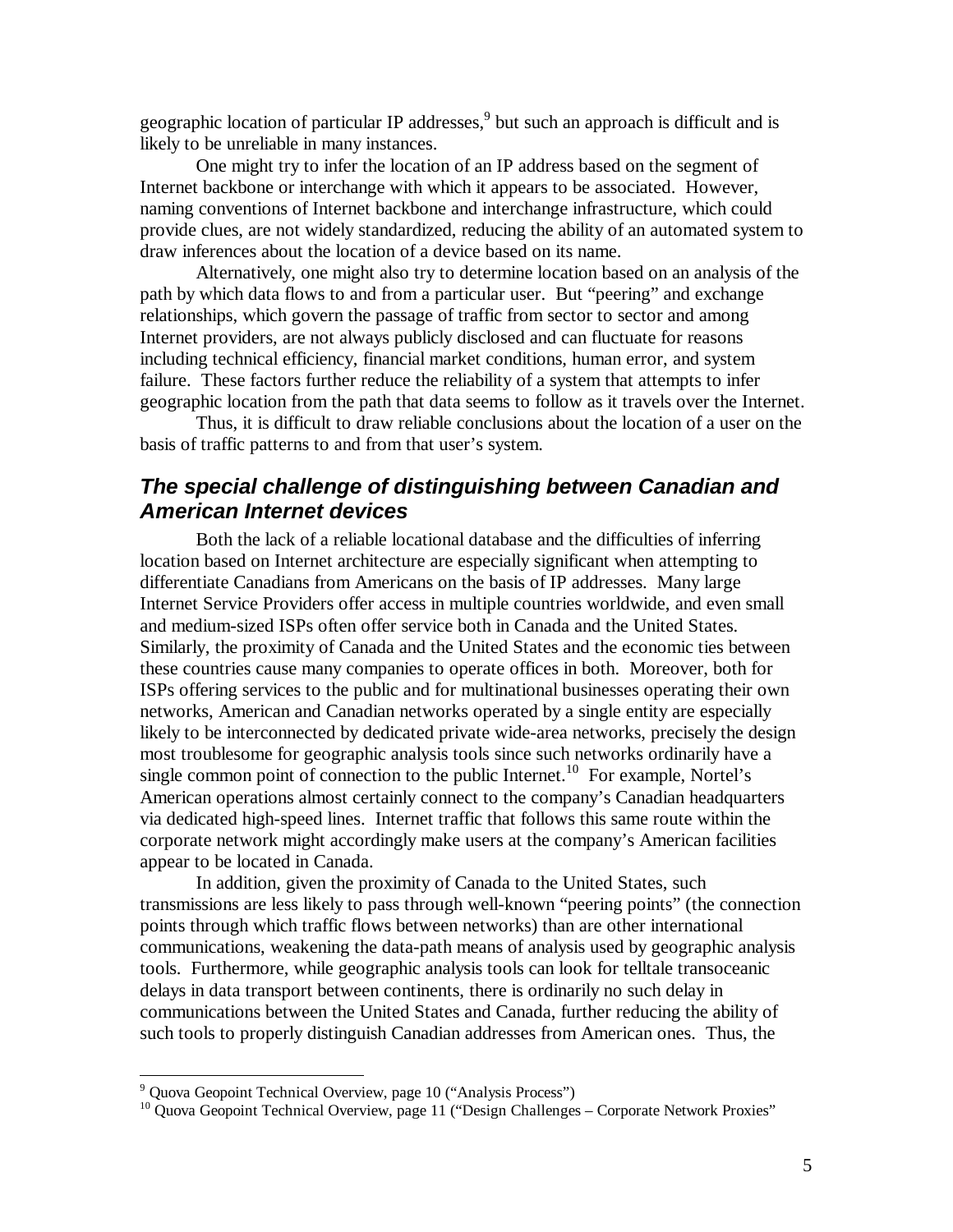peculiarities of the networks joining Canada with the United States are likely to make geographic analysis software particularly error-prone in this context.

Indeed, the increased causes of errors in differentiating between Canada and the US call into question certain statistics about the accuracy of geographic analysis software. In particular, claims that are based on a full sample of IP addresses worldwide are likely to overstate the accuracy of geographic analysis software when focused on the especially fine distinction between Canadians and Americans. If a company were to assert that its method is, for example, "98% accurate" on average across all its applications involving analysis of locations throughout the world, it is likely that the accuracy rate for Canadian and American location distinctions alone is lower than 98%, given the unique difficulties in this context, as described above. Without extended testing of actual geographic analysis tools, it is difficult to estimate the magnitude of this effect, but it seems possible that error rates could be as much as ten times greater in attempting to distinguish US users from Canadian users than in attempting to filter out Canadian users from the rest of the world.

### **The lack of independent verification of geographic analysis system results**

Most commercial geographic analysis services do not publish their results, nor detailed information about their methods; this fact provides further reason to question the effectiveness of such tools. When an automated geographic analysis tool concludes that an IP address or range resides in a particular location, the company does not generally follow a practice of directly verifying its conclusion with the users of that IP address or range. Furthermore, leading providers of geographic analysis systems do not appear to publish their determinations of locations, nor make their determinations available on the web for free testing by interested Internet users. As a result, Internet users and system administrators have no opportunity to find or correct errors in their inferred locations. Indeed, without licensing access to each geographic analysis tool, an Internet user has no way to know whether each such tool determines his location accurately. Finally, for those users and systems administrators who wish to help facilitate improved accuracy of geographic analysis systems by submitting documentation about their network architecture, the web sites of leading geographic analysis tool providers reflect no formal way to do so, nor any request or suggestion that administrators might wish to do so.

#### **The offsetting effect of the need to avoid "false negatives"**

In the context of the intended application here – distinguishing Canadians from non-Canadians – the problem of accuracy becomes especially difficult due to the need to balance multiple and necessarily opposing types of errors, each of which presents serious problems. On one hand, the tools must avoid characterizing a user as Canadian when in fact she is not; errors in this regard are "leakage," and it is only to address the leakage problem that geographic analysis tools are proposed at all. On the other, the tools must avoid characterizing a user as non-Canadian when in fact she is located in Canada; errors in this regard lead to user complaints, increased customer service expenses, and a negative impact on the image of the retransmitter as well as of the network providing the content being retransmit.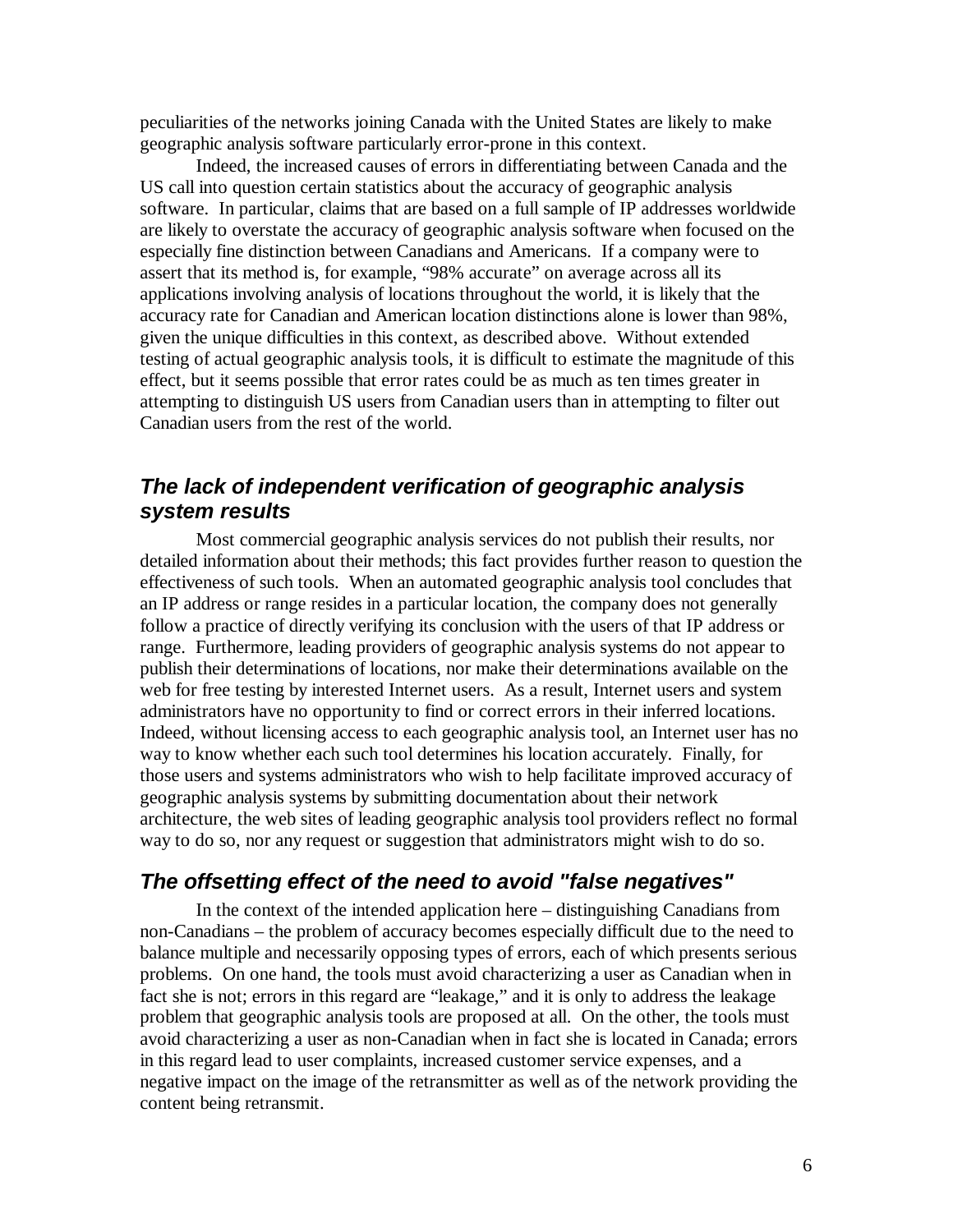In the language of statistics, the problem here is the "type one versus type two error tradeoff"; in common language, geographic analysis tools are struggling to minimize both the incidence of false positives (erroneous permission of access) and false negatives (erroneous denial of access). Intuitively, being more certain that each person allowed in is actually in Canada means refusing access to more people who are possibly, but not certainly, in Canada.

Content delivery systems using geographic analysis tools as access control tools inevitably must make an explicit or implicit decision regarding the acceptable relative frequencies of each type of error. That is, a retransmitter company might resolve to reduce leakage by allowing retransmissions only to users who the geographic analysis tools found with the highest degree of confidence to be in Canada, but in doing so, the number of erroneous denials of service would unavoidably increase. With a given level of technology, it simply is not possible to reduce both types of error simultaneously. Furthermore, the commercial incentives of an advertising-driven business model strongly disfavor false negatives, causing still greater impediments to attempts to minimize false positives.

## **Readily available methods to circumvent geographic analysis systems will likely thwart attempts to restrict distribution of high-value content**

The technical and practical issues discussed above would make it difficult to operate a reliable geographic location access system even if there were no substantial incentives for gaining unauthorized access. But in the present context, the powerful incentives for gaining access add even more substantial impediments to a successful geographic location analysis system.

After reviewing the web sites of leading producers of geographic analysis tools, it is my understanding that these companies have focused much of their promotional efforts on applications in which users have little or no incentive to circumvent or attempt to circumvent the geographic analysis system.

For example, when a geographic analysis system is used to distribute targeted advertising intended only for viewers in a particular region (say, where a particular product is available),<sup>11</sup> typical content providers are not motivated to completely prevent "spillover" beyond the targeted audience. Neither are end users typically motivated to attempt to receive the advertising intended for those in other locations.

There is similarly little incentive for end users to circumvent geographic analysis systems when such systems are used to transmit web pages in a user's likely primary language.<sup>12</sup> When such systems are used for demographic analysis,<sup>13</sup> there is ordinarily neither such an incentive nor an obvious opportunity to do so.

However, the present context is notably different, in that access to retransmitted over-the-air television content is likely to be valuable to certain users, who may therefore be motivated to take affirmative steps (or even to expend considerable effort) in

<sup>&</sup>lt;sup>11</sup> Digital Island Traceware Brochure (<http://www.digitalisland.net/common/pdf/traceware\_ds.pdf>), The Advantages of RealMapping

<sup>&</sup>lt;sup>12</sup> Digital Island Traceware Brochure (<http://www.digitalisland.net/common/pdf/traceware\_ds.pdf>)

<sup>&</sup>lt;sup>13</sup> Digital Island Traceware Brochure (<http://www.digitalisland.net/common/pdf/traceware\_ds.pdf>)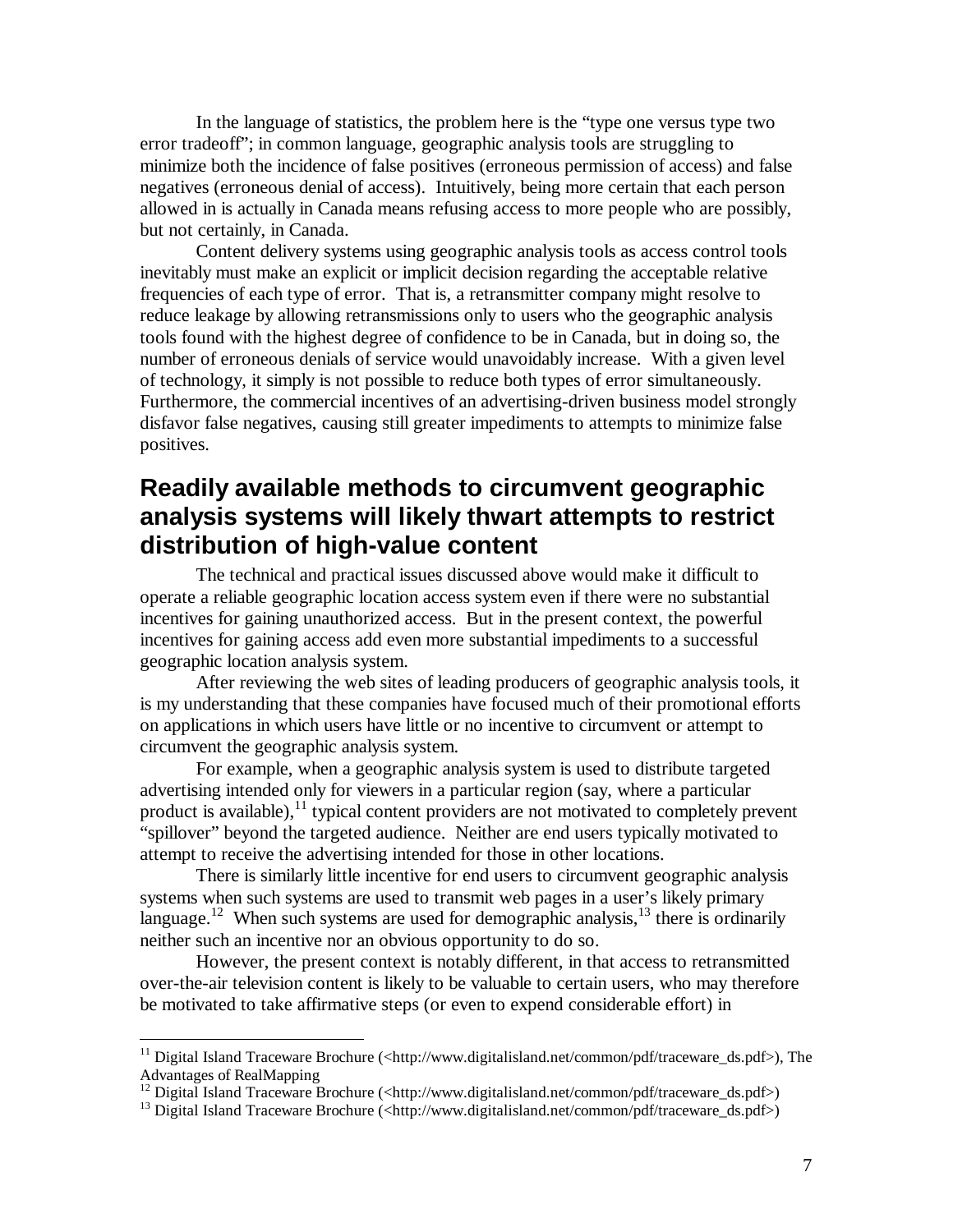attempting to receive such transmissions. Accordingly, it is important to consider the means by which they might do so as well as the likely extent of their success.

### **Proxy Servers**

Since the initial development of the HTTP protocol used by the world-wide web, certain users and networks have come to rely on "proxy servers," Internet devices that receive and forward certain types of content requests between a user's own server and a web site she wishes to view. Such use has multiple motivations: A user who values her privacy might find that a proxy server can prevent web server operators from learning a variety of facts about her identity. A network operator concerned about bandwidth expense or inappropriate use of Internet connectivity might use a proxy server to improve network efficiency or to restrict access to certain sites.

However, via the use of proxy servers, interested Internet users are able to disguise their location to most systems, including commonly-used geographic analysis tools. For example, an American Internet user might ask a Canadian proxy server for the web page <http://www.retransmitter.ca/channelname>. On behalf of the user, the proxy server requests the specified page from the specified server; then, the proxy server forwards the results to the user who submitted the initial request. In this case, the retransmitter's geographic analysis tool would ordinarily be unaware that the destination of the requested page was not the proxy server itself but rather an unspecified end user; even if the geographic analysis tool recognized the proxy server as such, it would be unable to determine the actual location of the end user.

While public proxy servers are not widespread at this time, there is significant evidence that their deployment is increasing. Companies such as anonymizer.com, ZeroKnowledge, and SafeWeb have long provided free public proxy service, supporting this service with sales of related services and/or with interstitial or header advertising. More recently, peer-to-peer systems have begun to take advantage of the availability of widespread high-speed unmetered connections to offer widely distributed proxy server networks. 14 For example, in some implementations, public-spirited users with unlimited high-speed Internet access volunteer the use of their system, perhaps when not otherwise in use, to relay content requested by others, most likely by Internet users who for any of several reasons cannot retrieve that content directly from its source. In these peer-to-peer proxy server systems, requests forwarded by a volunteer proxy server seem to be from the volunteer herself, despite that the resulting page will ultimately be seen at a different address, in general at a different geographic location. There is no readily-available practical method by which web servers or geographic analysis systems could prevent accesses via a distributed peer-to-peer network of this type; ordinary blocking methods (for example, denying all accesses of apparent origin at anonymizer.com) would be ineffective in the face of thousands proxy servers at dispersed and constantly-changing addresses. Indeed, precisely because this proxy implementation is so effective, recent news articles reflect that the United States government may commission the availability of such a system for use by interested Chinese Internet users who seek to circumvent the Chinese government's Internet filtering systems. 15

 14 SafeWeb Triangle Boy (<https://fugu.safeweb.com/sjws/solutions/triangle\_boy.html>)

<sup>&</sup>lt;sup>15</sup> "U.S. May Help Chinese Evade Net Censorship," New York Times, August 30, 2001

<sup>(&</sup>lt;http://cyberatlas.internet.com/big\_picture/geographics/article/0,1323,5911\_151151,00.html>)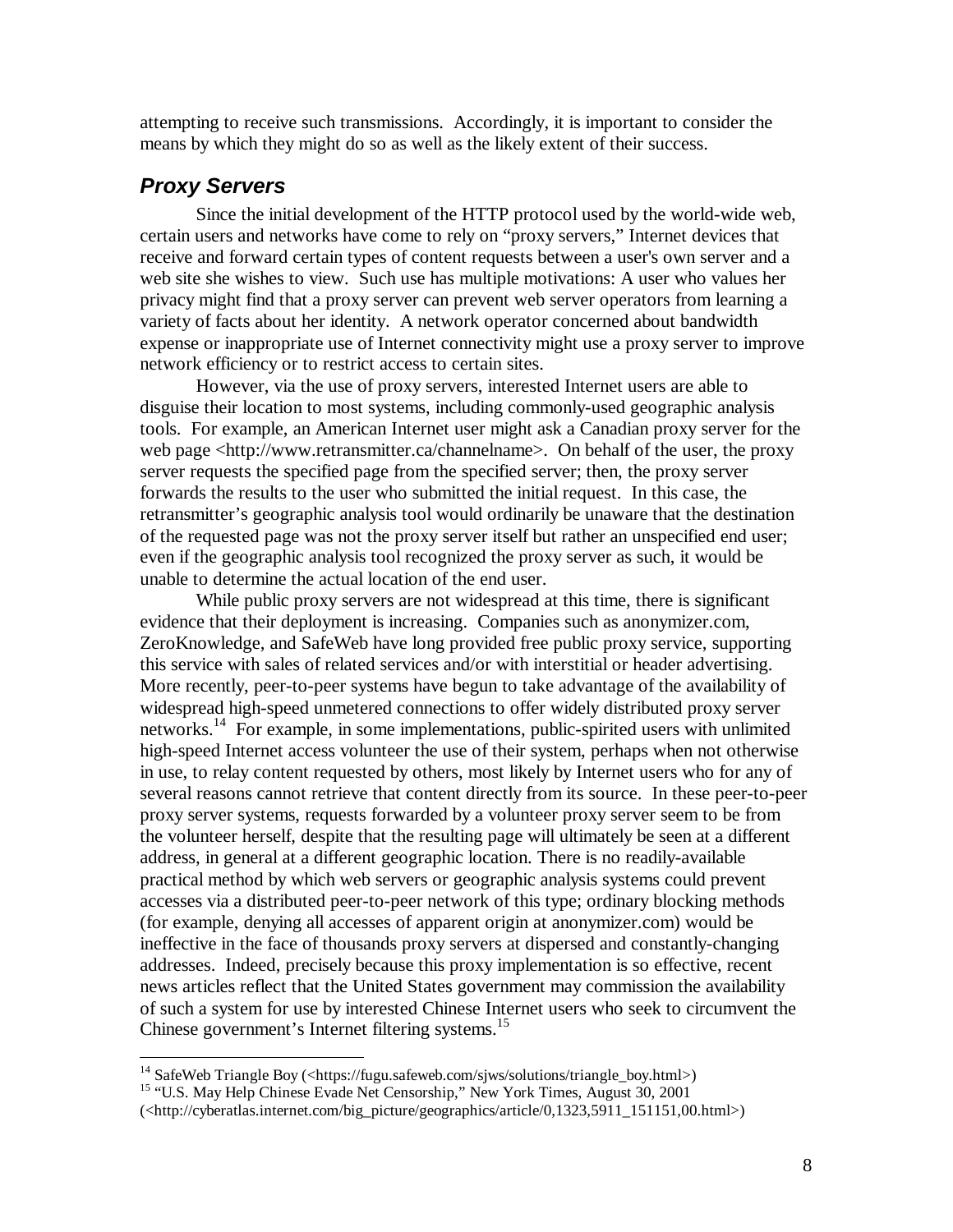The availability of exclusive high-value content protected by geographic analysis systems would be likely to encourage additional efforts at circumvention via proxy servers. At the moment, the primary benefit to American Internet users<sup>16</sup> of Safeweb's peer-to-peer system is anonymity in web browsing, but if Internet retransmissions of over-the-air television content were accessible to Americans only if they used Safeweb (or a similar system), use of such systems would likely rise dramatically. In such circumstances, it is also likely that Canadian Internet users, and those non-Canadians with IP addresses wrongly classified as Canadian by leading geographic analysis tools, would offer their services as proxy servers to friends, acquaintances, and perhaps even strangers.<sup>17</sup> In short, then, were over-the-air television content available via Internet retransmissions and restricted by geographic analysis tools, it is likely that proxy servers would see increasing use in effectively bypassing such restrictions.

### **Other protocol-level mechanisms of circumventing geographic analysis tools**

In addition to proxy servers, there exist multiple alternative methods of purposefully circumventing the protections of geographic analysis tools.

For example, tunneling methods<sup>18</sup> involve repackaging entire IP packets so as to send them to their destination via a remote tunneling server, thereby hiding a user's actual location and causing the user to appear to hold the IP address of her tunneling server. These methods are widely deployed in the context of corporate networks, and the end user's necessary client software is included with recent versions of the Microsoft Windows operating system.

Similarly, terminal services methods<sup>19</sup> involve transmission of keystrokes, mouse movements, and display information between end user and a remote terminal server. Here again, geographic analysis systems would base their findings on the IP address of the terminal server, while the end user is located elsewhere.

The net effect of all these methods is that an interested and determined user has access to multiple methods by which to appear to be located in Canada, for the purpose of receiving over-the-air television content from an Internet retransmitter. Furthermore, such methods are proliferating as proxy servers and tunneling methods expand due to the rise of privacy concerns and the proliferation of corporate remote-access systems.

<sup>&</sup>lt;sup>16</sup> American Internet users continue to represent the bulk of the Internet population. "The World's Online Populations," Internet.com Study

<sup>(&</sup>lt;http://cyberatlas.internet.com/big\_picture/geographics/article/0,1323,5911\_151151,00.html>). The same applies to Internet users from all other countries, save for those that filter the Internet (China, for example) and those that contemplate permitting access to retransmit network television content (Canada, for example).

<sup>&</sup>lt;sup>17</sup> For example, Canadians operating proxy servers might auction the use of their servers via ebay or a similar system, or they might sell lists of access mechanisms as is currently the case in the realm of Internet pornography.

 $^{18}$  Among tunneling methods are PPTP, IPSec, and all other means of providing "virtual private networks" (VPNs).

<sup>&</sup>lt;sup>19</sup> Among terminal services methods are Microsoft Windows Terminal Server, Citrix MetaFrame, X Windows, and Symantec pcAnywhere.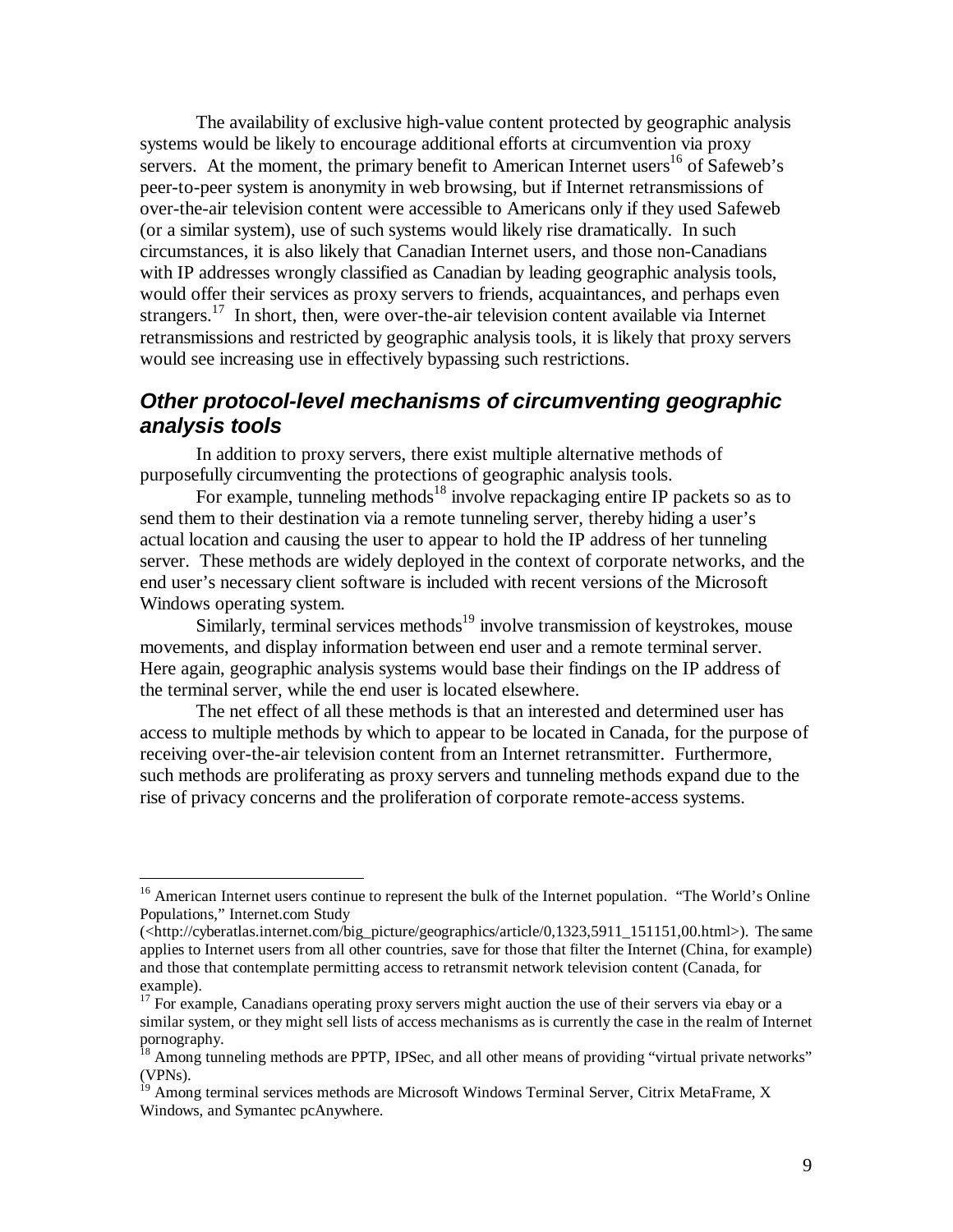#### **Complete bypass of the HTTP-based security system**

Discussion so far has considered various means by which interested Internet users might provide a geographic analysis tool with an IP address unlikely to be associated with the actual location of the end user. However, there exists an altogether separate method of circumventing geographic analysis systems used for the purpose of restricting access to streaming media content: Interested users might link directly to the streaming media content, without first passing through those web servers secured by geographic analysis tools.

Indeed, current geographic analysis tools are generally intended to be integrated into a content provider's system at the level of the HTTP server ("web server"), and they are ordinarily used precisely and only in this way when used to customize a web site. $20$ However, an HTTP server is not used to deliver streaming media under the marketleading implementations of RealVideo and Windows Media Architecture streaming video; rather, these systems use proprietary streaming media server systems, namely the RealServer and Windows Media Server, respectively. To the best of my knowledge, there is no off-the-shelf method of integrating geographic analysis tools with these streaming media servers, and based on my review of the technical documentation of these two servers, as well as informal conversations I have had with commercial webcasters who have attempted similar tasks, I have concluded that it would be extremely difficult to perform such integration even with custom software code.

As a result, in most implementations, it is likely to be possible to "deep link" directly to the desired streaming video content without first accessing the HTTP server that ordinarily provides the link to the streaming media content; in this way, it is possible to bypass the sole point at which geographic analysis access controls are applied. It may be difficult for novice users to ascertain the location required for "deep link" access directly to streaming video content. However, this process need only be performed once per channel on each retransmitter. Thereafter, straightforward instructions could be written by a single user and posted for use by all. Furthermore, once the destination of the deep link to a given over-the-air television channel becomes well-known, it is straightforward to create a link to that channel from any web server, and this link alone would be sufficient to grant access, without any additional instructions or access procedures. 21

For a retransmitter unable to attach geographic analysis software to its streaming media server due to the lack of appropriate interfaces on the streaming media server, such deep linking is difficult or impossible to prevent. Incoming requests that result from deep links appear the same to a streaming media server as do incoming requests that result from clicking through a geographic analysis tool's authentication system on the retransmitter's web site. Thus, in such circumstances, it is likely to be impossible to prevent deep linking to streaming media content without simultaneously preventing authorized access.

<sup>&</sup>lt;sup>20</sup> Digital Island Traceware Technical FAQ (<http://www.digitalisland.net/services/app\_serv/faqs.html>), Quova GeoPoint API User Guide, RealMapping Technology<br><sup>21</sup> In January 2000, Streambox.com created precisely such a link to over-the-air television content

retransmitted by iCraveTV.